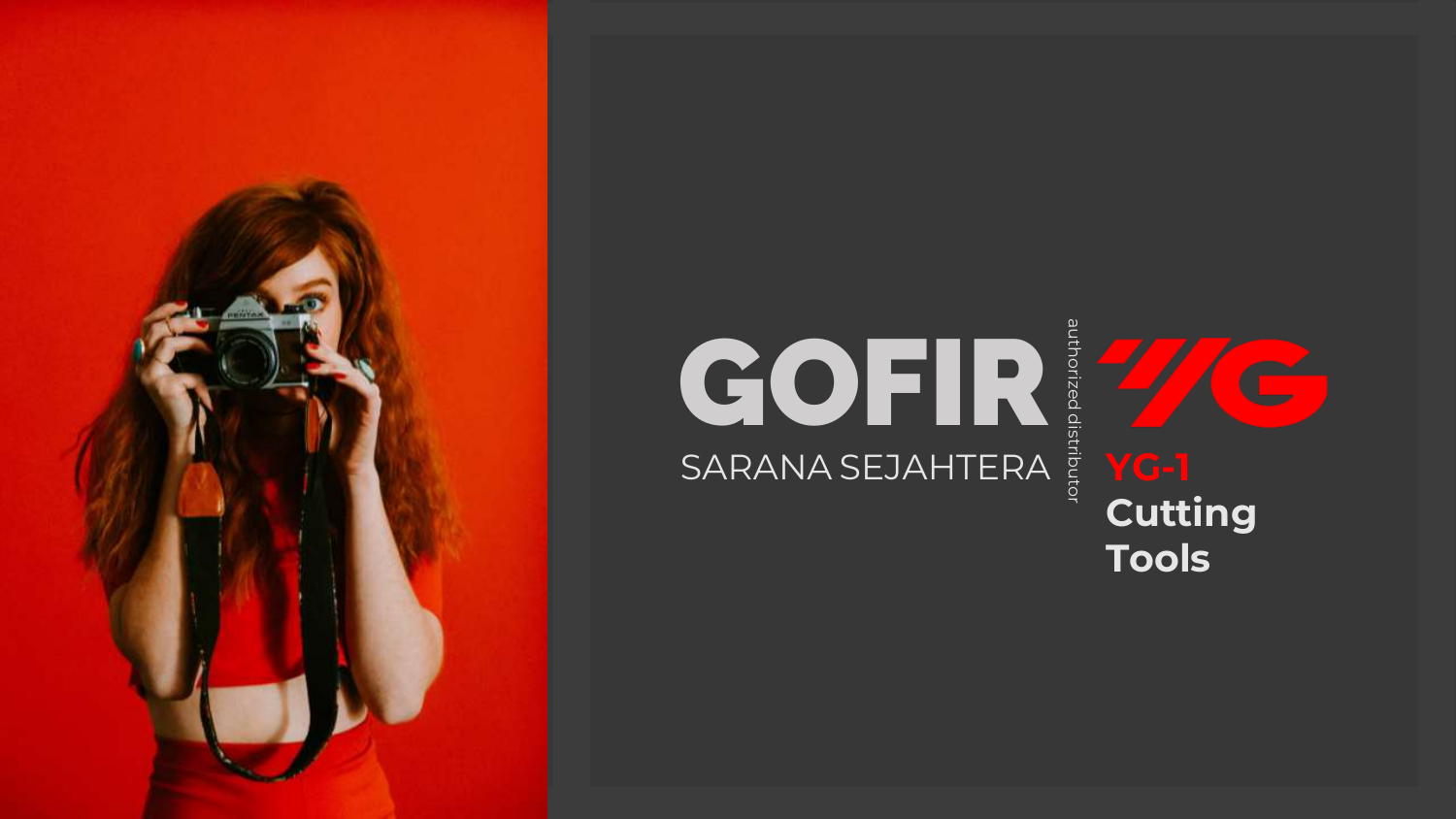### **about YG-1**

"if it's not perfect it's not **us**"

Founded in 1981 in South Korea, YG-1 has grown to be a strong and firm company recognized globally in the cutting tools industry. With outstanding human resources and distinguished technology, YG-1 is always looking towards the future.

www.yg1.co.kr

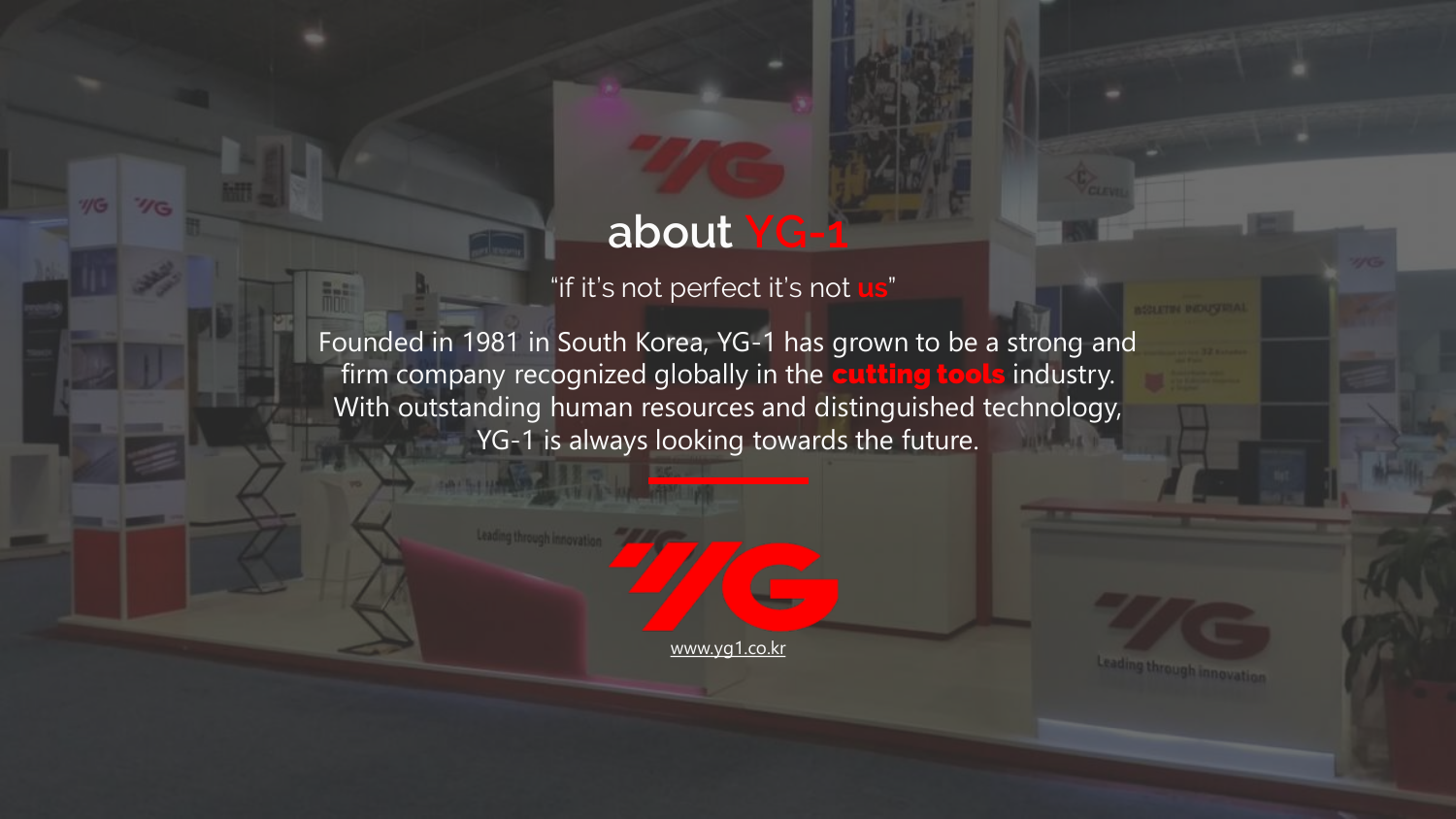### **CONTENTS REVIEW**

*Follow us on [www.gofir.co.id](http://www.gofir.co.id/) and get the latest update and our awesome contents!*







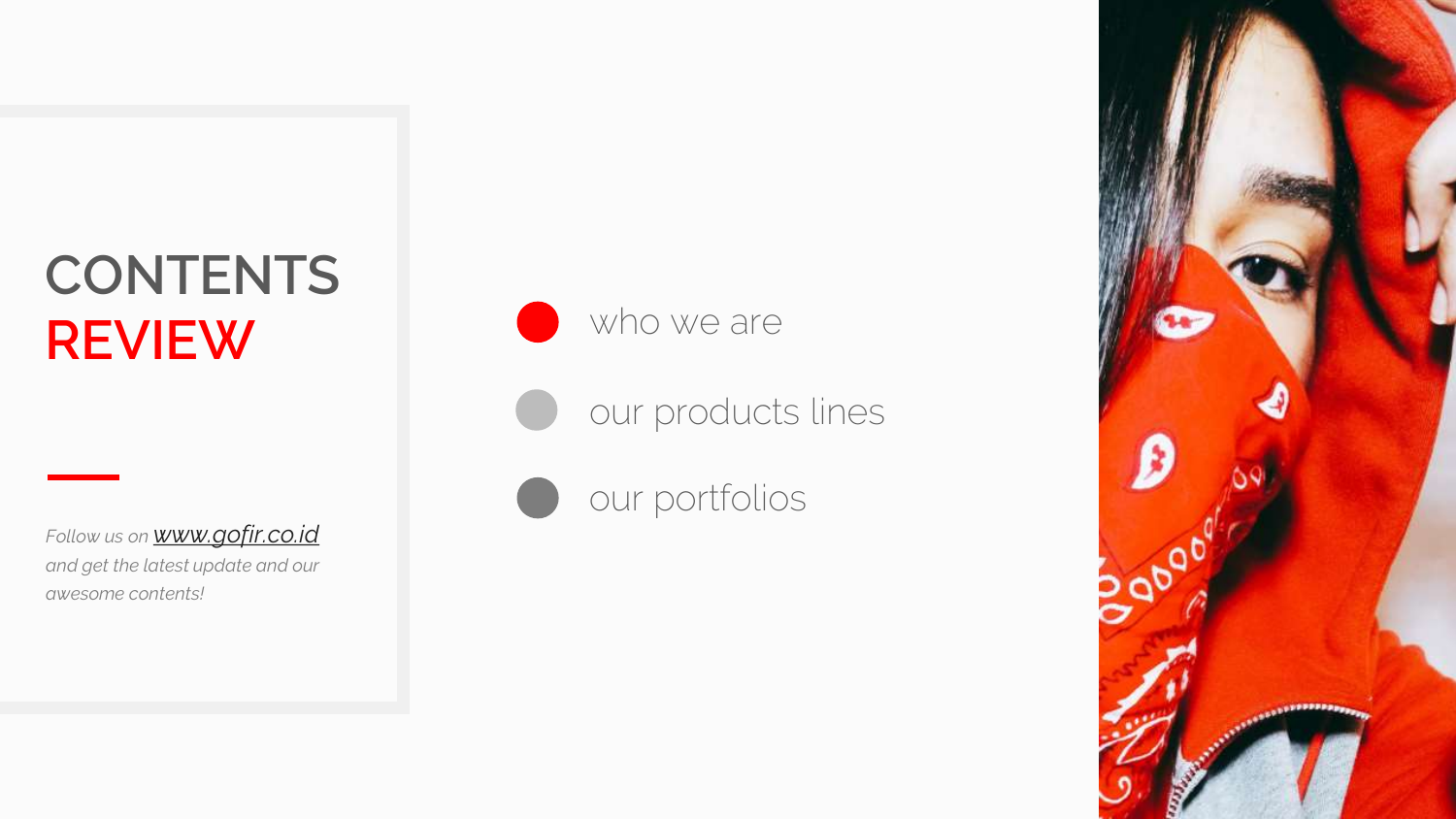#### 2014

## **Who We are**

We are a small business company with passionate founders in the cutting tools industry.. As a line of business we are an authorized dealers of cutting tools from YG -1 Korea.

5+ PROFESSIONALS





01.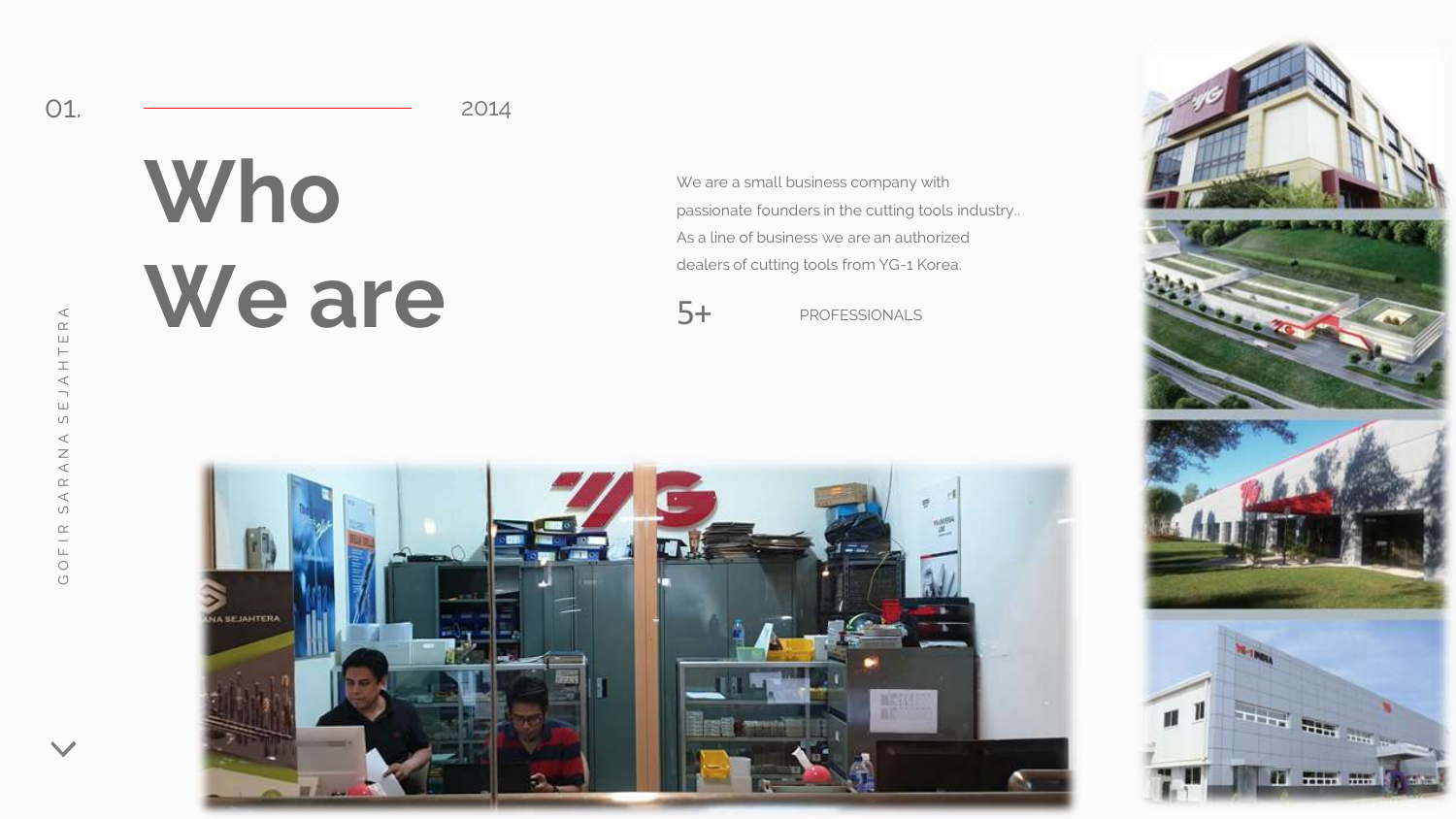

7G

on love more.

SIN TX

FY.

*<i><u>URANTOLIC VILLE</u>* 

Plus

**CONTR** Tions

**LID BANKMARK** 

4G

## **Established Date**

### **Our establishment date**

मा सा जा है। हा

孤心就

o la la porto

In 2014 we established as limited liability company, our headquarters is in Jakarta. In 2015 we are selected as one of YG1 distributor In 2016 we are Awarded as most Growth Distributor In 2017 we are Awarded Silver Medal by YG1 In 2018 We are awarded bronze medal by YG1

**The Property Company** 

Inspected

驟

Inspected

www.ugt.u

Made in Roma

*inspected*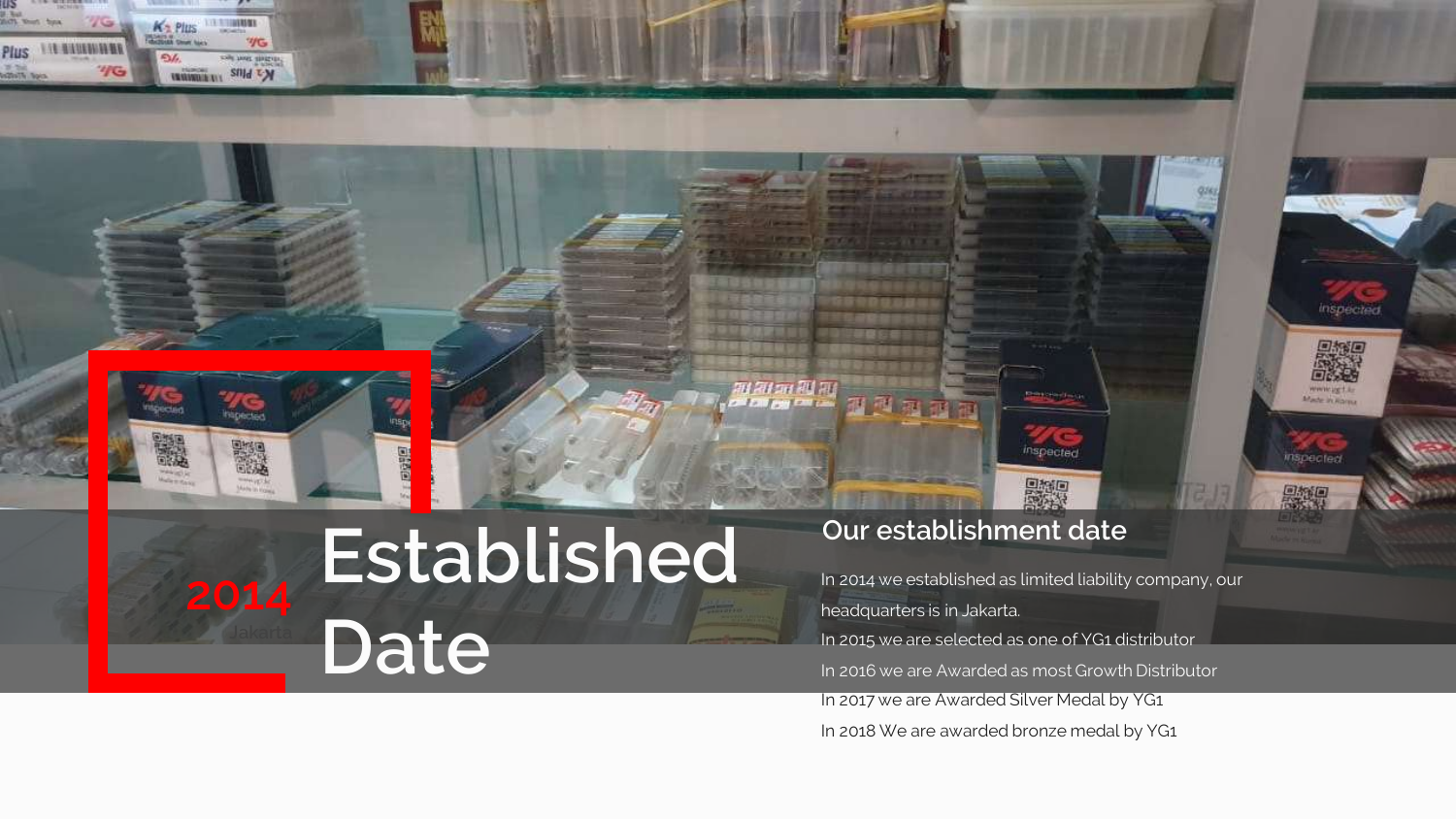### **Keep our integrity**

01

0<br>3

We are doing quality control over our products so that we can guarantee that the products we delivered are originals & match with your needs

### **Wholesales Ready**

Our capacity ensures that how much the tools which our clients need we will make sure that we can deliver

### **OUR MISSION**

*PT Gofir Sarana Sejahtera*

### **Manage Inventory**

Inventory management is the key to the availability of our products. So you can always expect us ready to help you.



0<br>2

**Manage time**

Logistics and time management is our company culture. So we can deliver ours on time and keep our promise.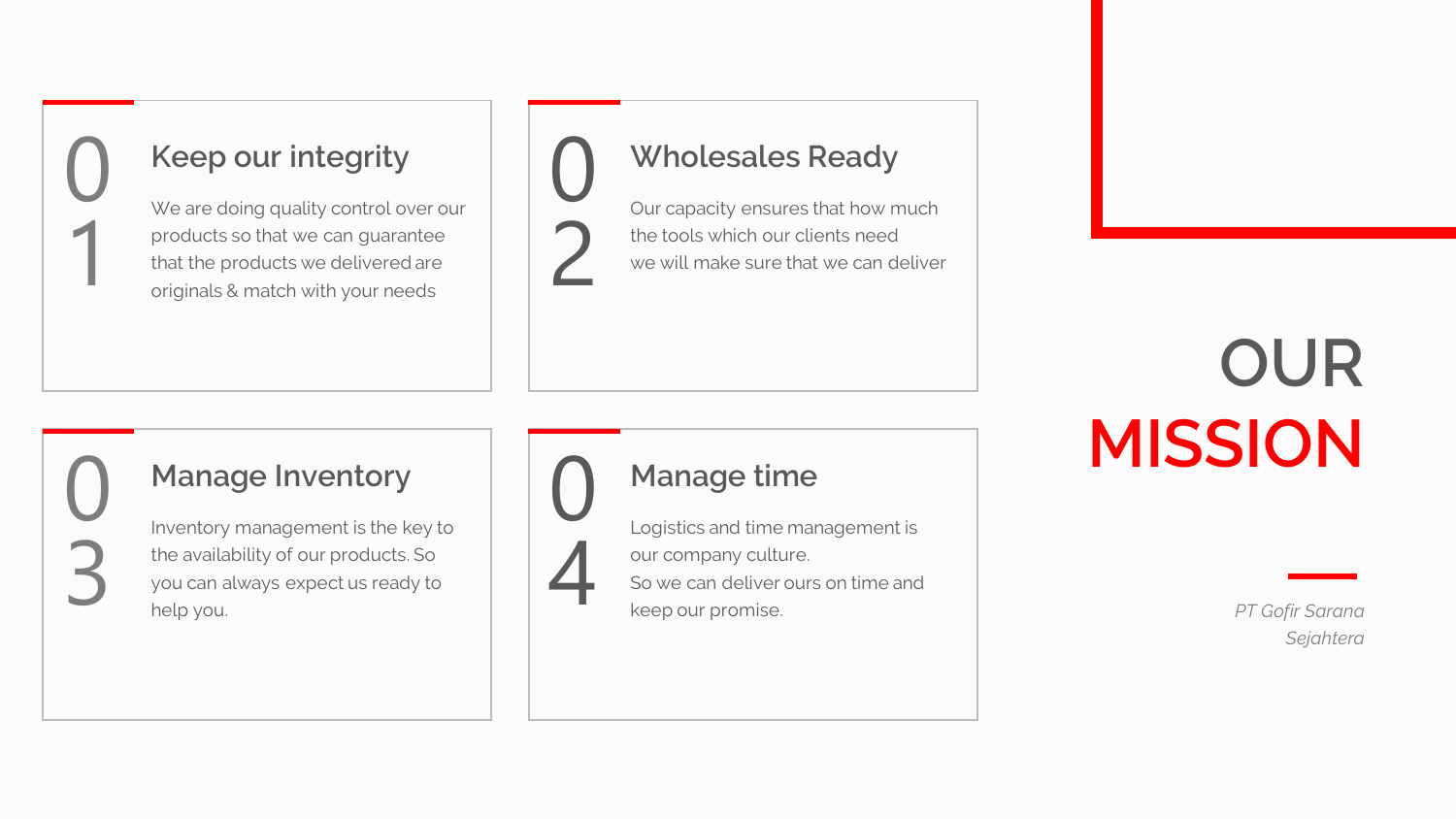## **OUR VISION**

To be your trusted and reliable partner for Indonesia Industry on cutting tools products.

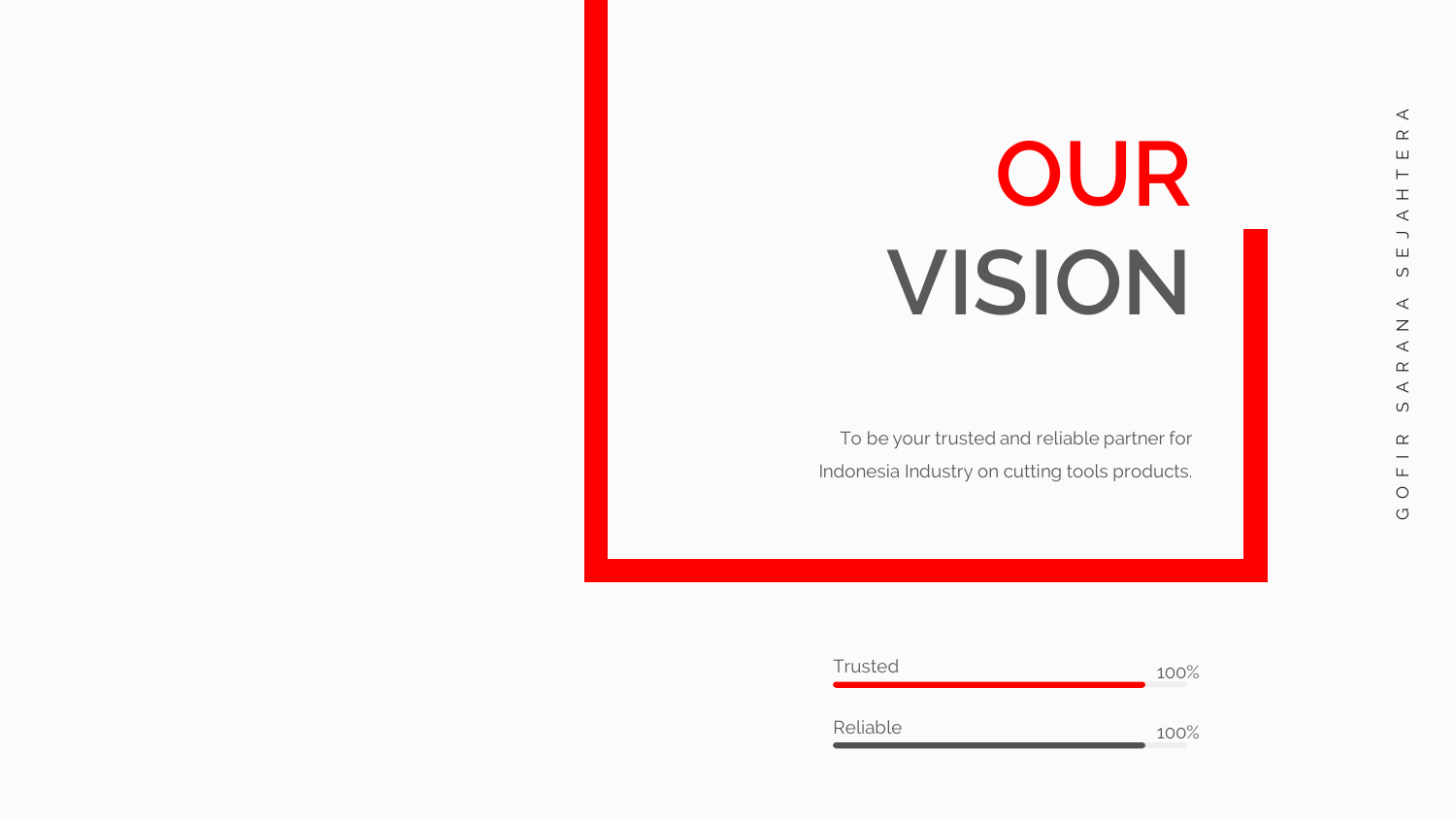

Rusdy Fu **Mr. ADE** Mr. ADE Mr. ADI

### **SUPPORT TEAM MEMBERS.**

Our team are professionals with full technical support capabilities.



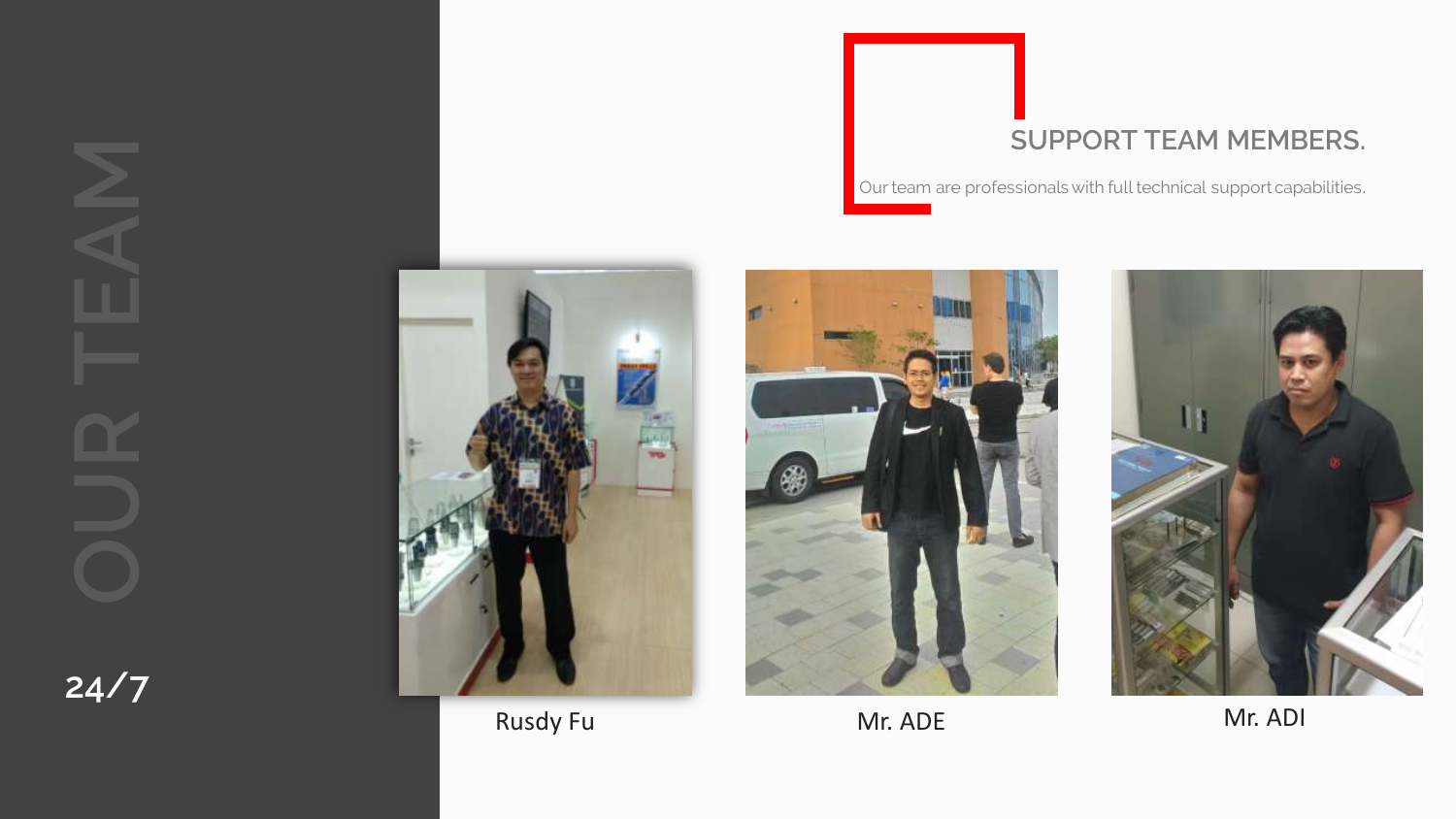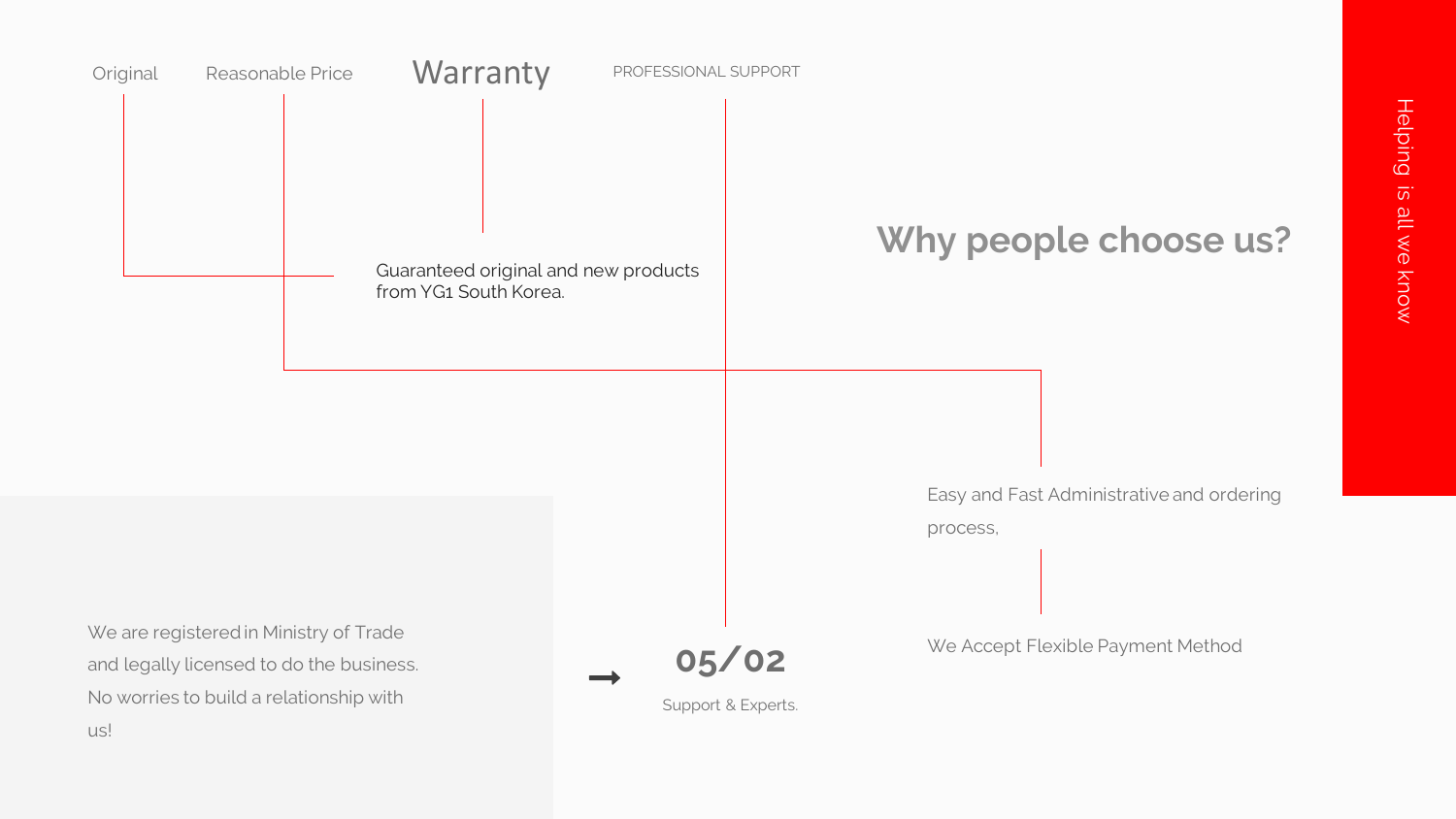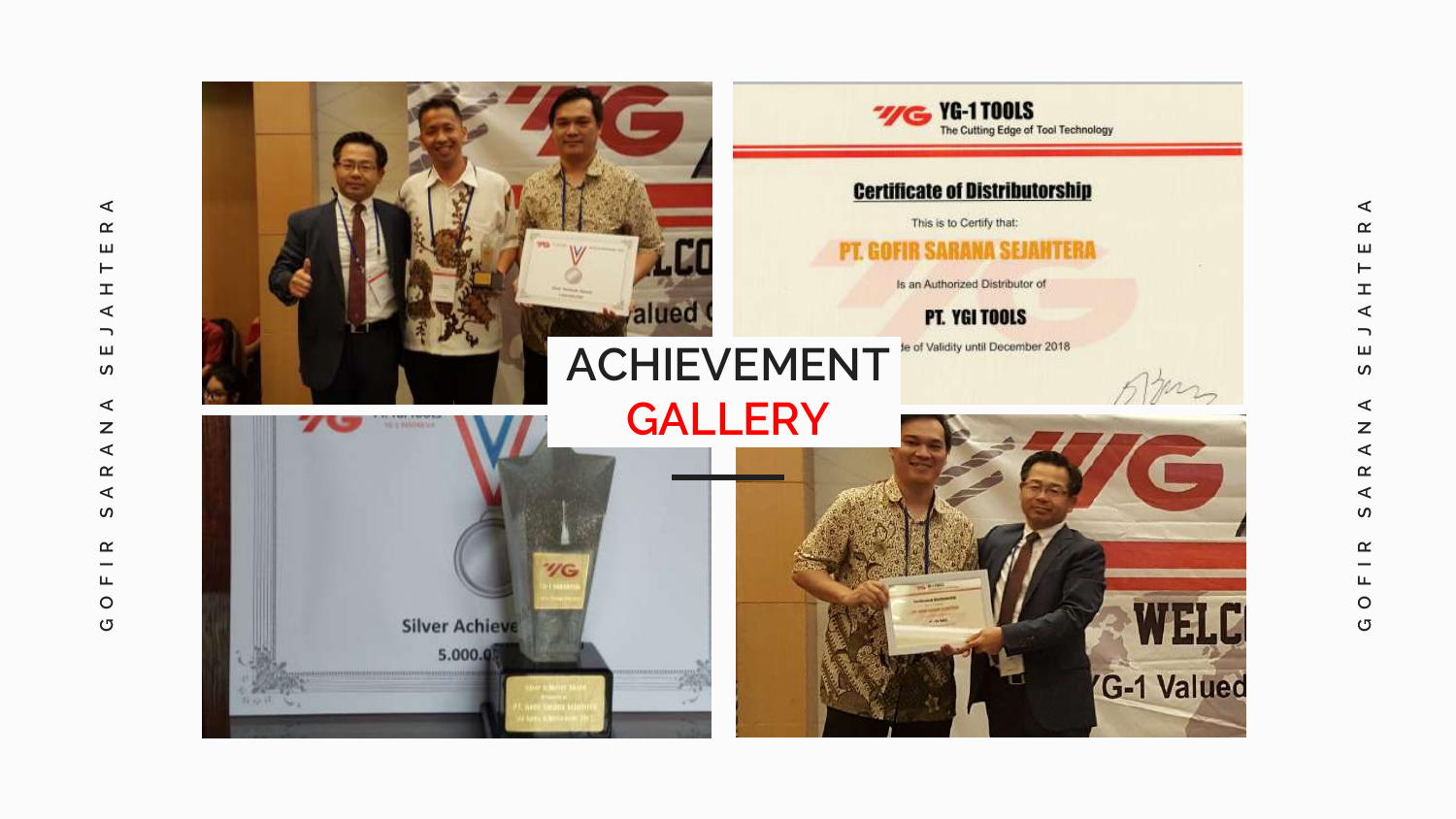## **OUR RECENT NEWS**

Top left; Jakarta International Expo, 2018, Exhibition Top right; Jakarta International Expo, 2017, Exhibition Bottom right; Jakarta International Expo, 2017, Exhibition Bottom; Jakarta International Expo, 2018, Exhibition

R E C E N T E V E N T S $\vdash$  $\mathord{\text{\rm Z}}$  $\sqcup$  $\geq$  $\sqcup$  $\vdash$  $\overline{z}$ Ш  $\circ$  $\sqcup$  $\simeq$ 

S

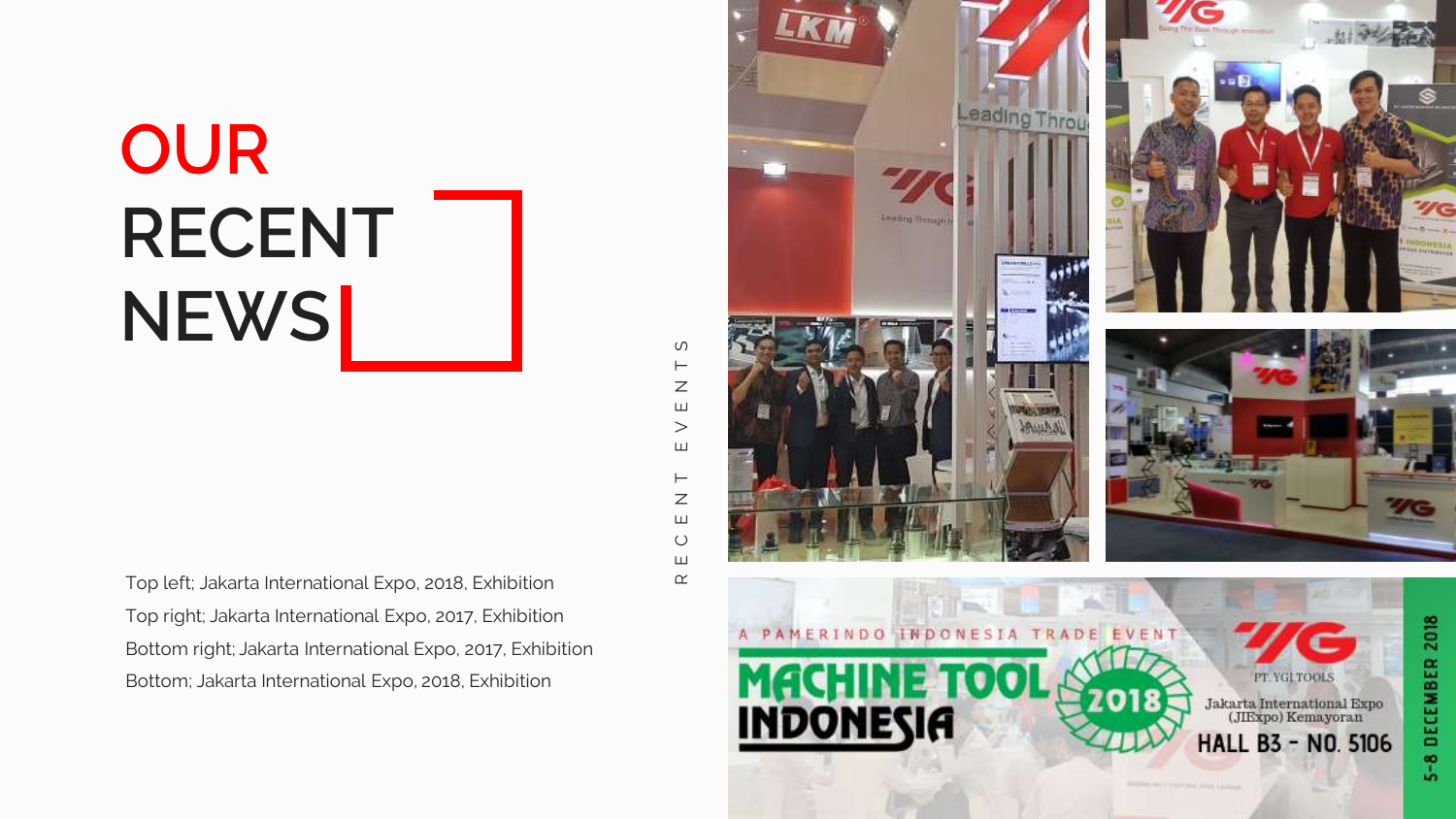### **MILLING**

YG-1 Milling tools are recognized to be one of the most cost efficient cutting tools in the world, satisfying many users by providing a mass increase inproductivity. It is also well known for its outstanding performances and its wide variety of products. Making it possible to cover a vast range of work materials and also numerous applications.

### **DRILLING**

YG-1 Drilling tools are well known for its low tolerance and high technology, continuously impressing various manufacturers around the world. Its advance designed geometry brings out extraordinary performances, creating a longer tool life with outstanding productivity. Also a variety of size and shapes are available for multiple applications.

MORE ON PDF

**OUR**

**PRODUCT LINES**



### **THREADING**

YG-1 Threading tools are highly acclaimed of its excellent quality and unique design, constantly remaining as the No.1 choice. Maintained by YG-1's tight quality control Its unique geometry prevents overfeeding and also thin threading problems, achieving a shorter cycle time and higher productivity.

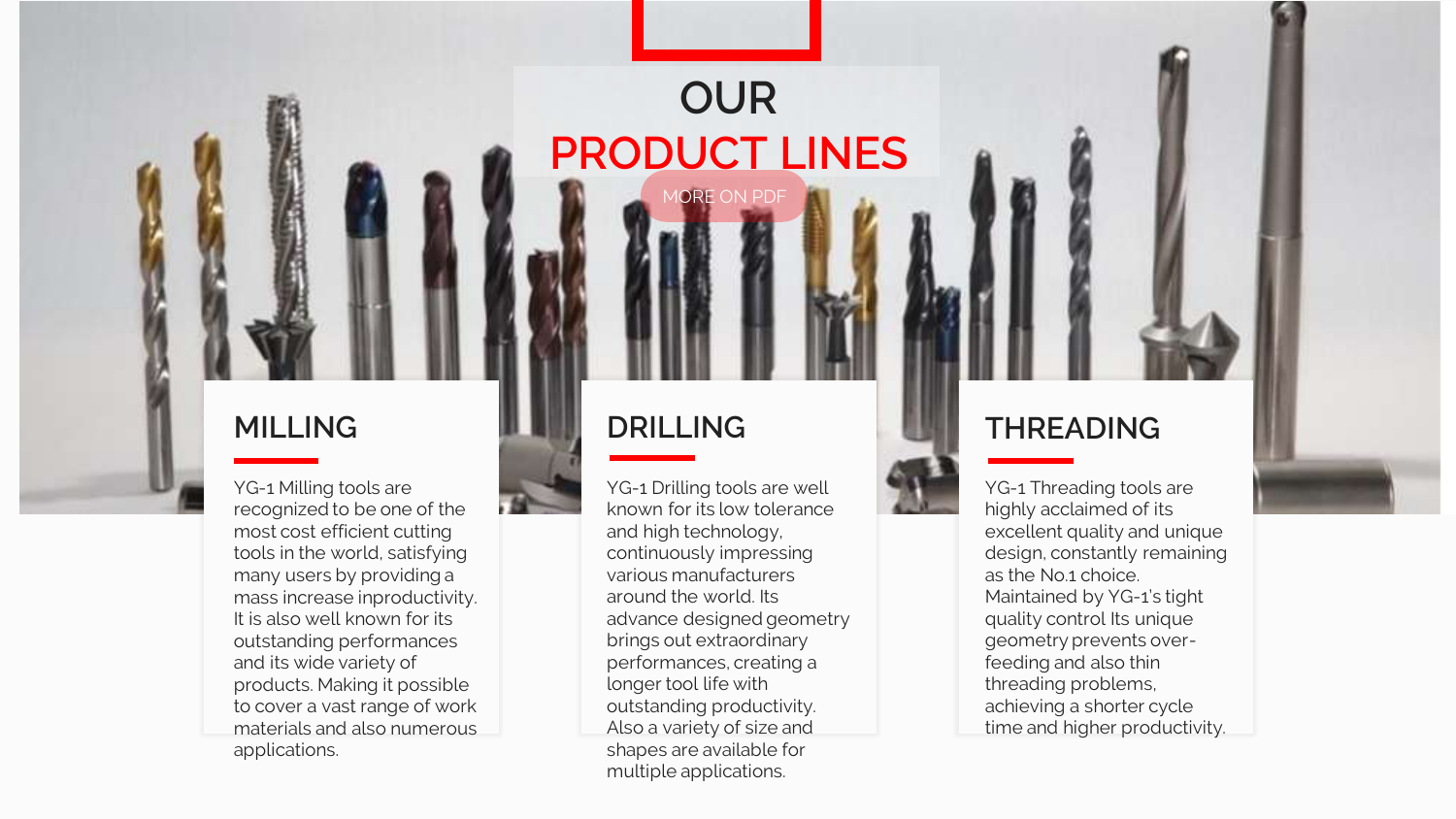





**OUR SPECIAL PORTFOLIO**

> Our portfolios ranging from various industry, from aerospace to otomotive.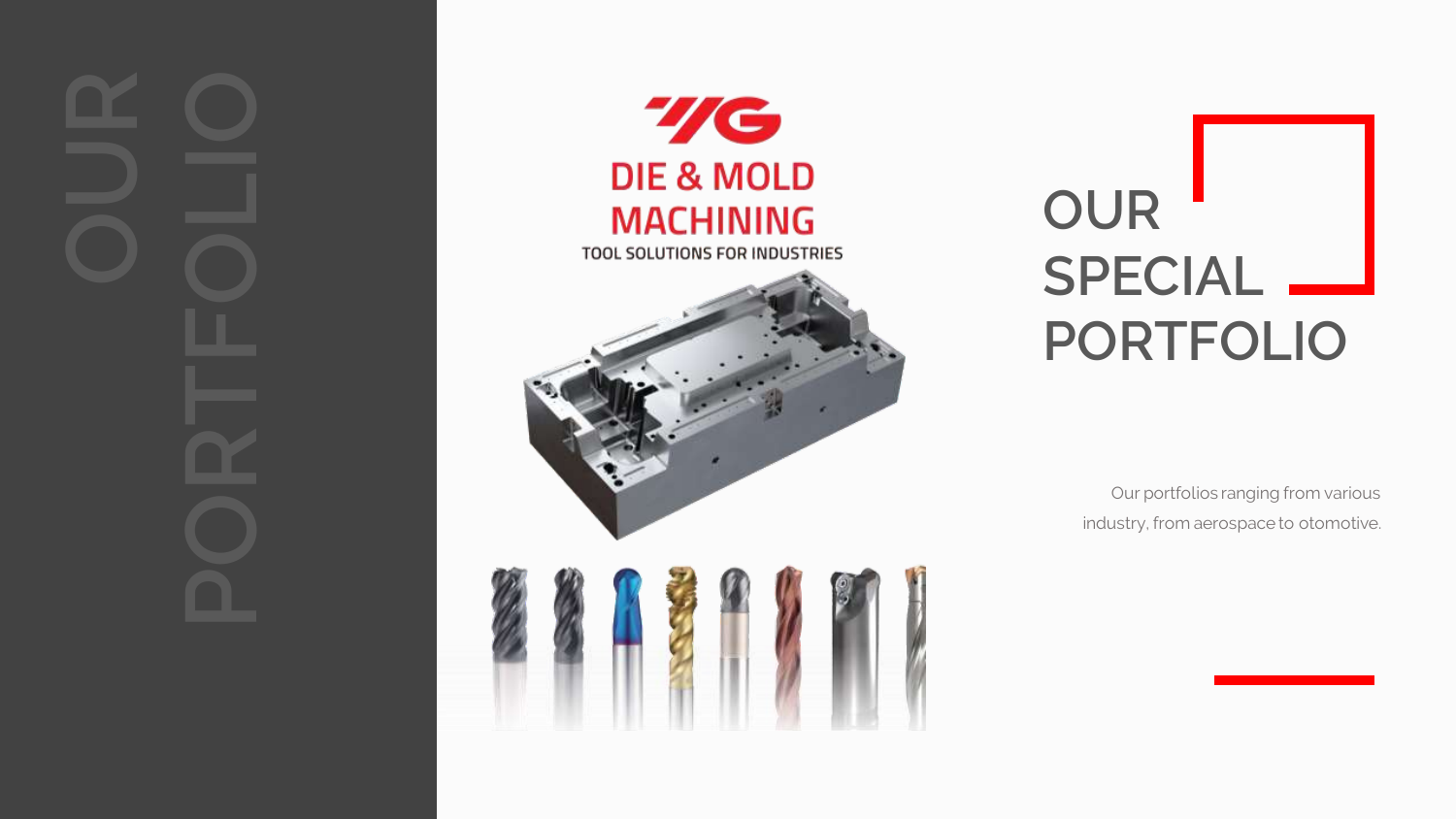





# **PORTFOLIOS**

Top Left : BAHTERA CAHAYA MAS Top Right : ADR GROUP Bottom Left : PT. INKA Bottom Right: PT UNITED CAN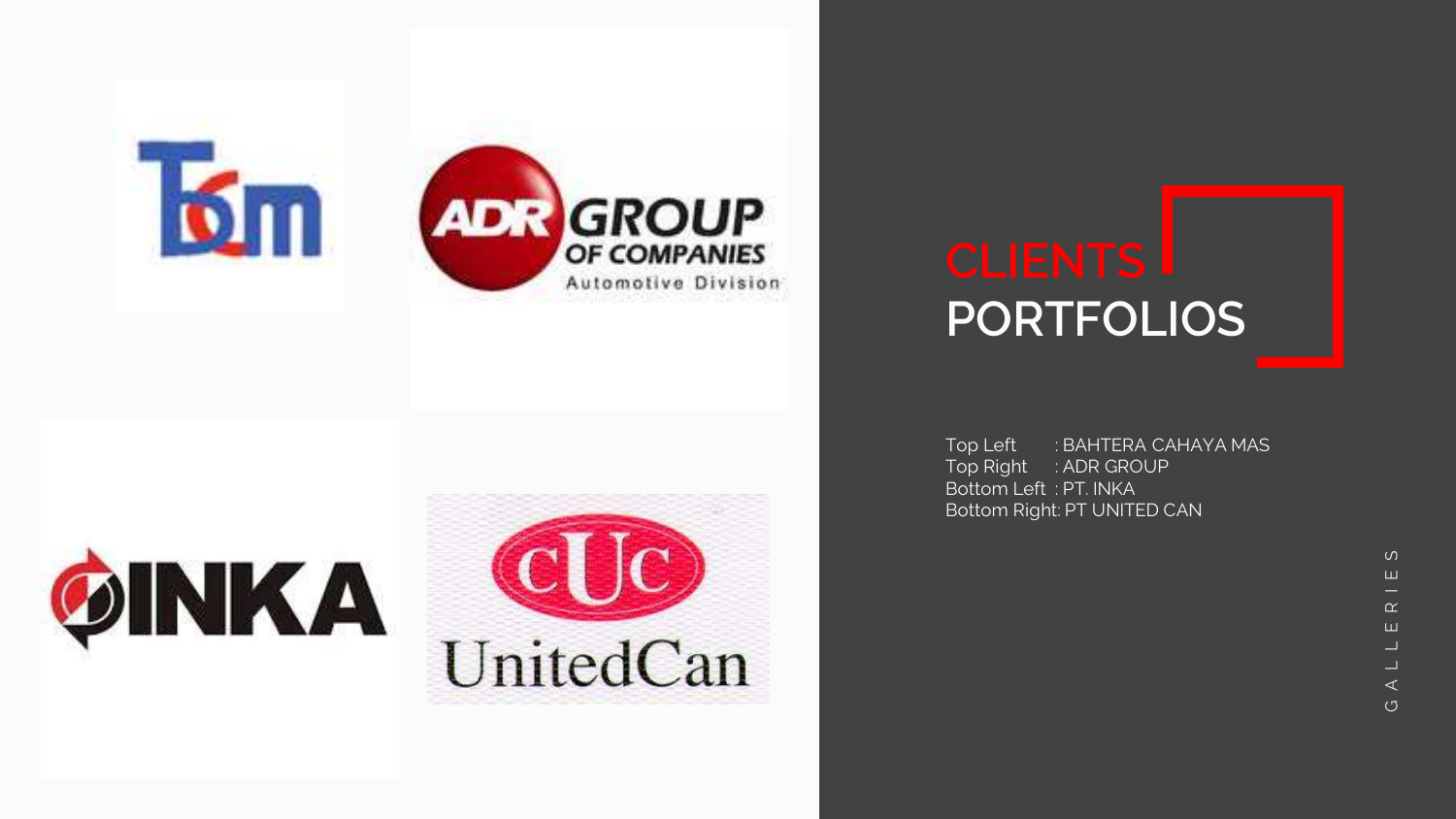### **HIGH QUALITY PRODUCTS and ON TIME DELIVERY for WORLD-WIDE CUSTOMERS**

Since 1982, YG-1 has been committed to quality, innovation and the unique customer experience. Our performance and experience have granted YG-1 the global impression of one of the leading manufacturers of high quality cutting tool solutions. This global footprint expands over 75 countries, with international logistic centers, pledging to our customers to give the best service available today - and tomorrow.





#### **PT GOFIR SARANA SEJAHTERA**



+6221 22684320 +6281533440777 **PHONE**

**EMAIL**  $\boxtimes$